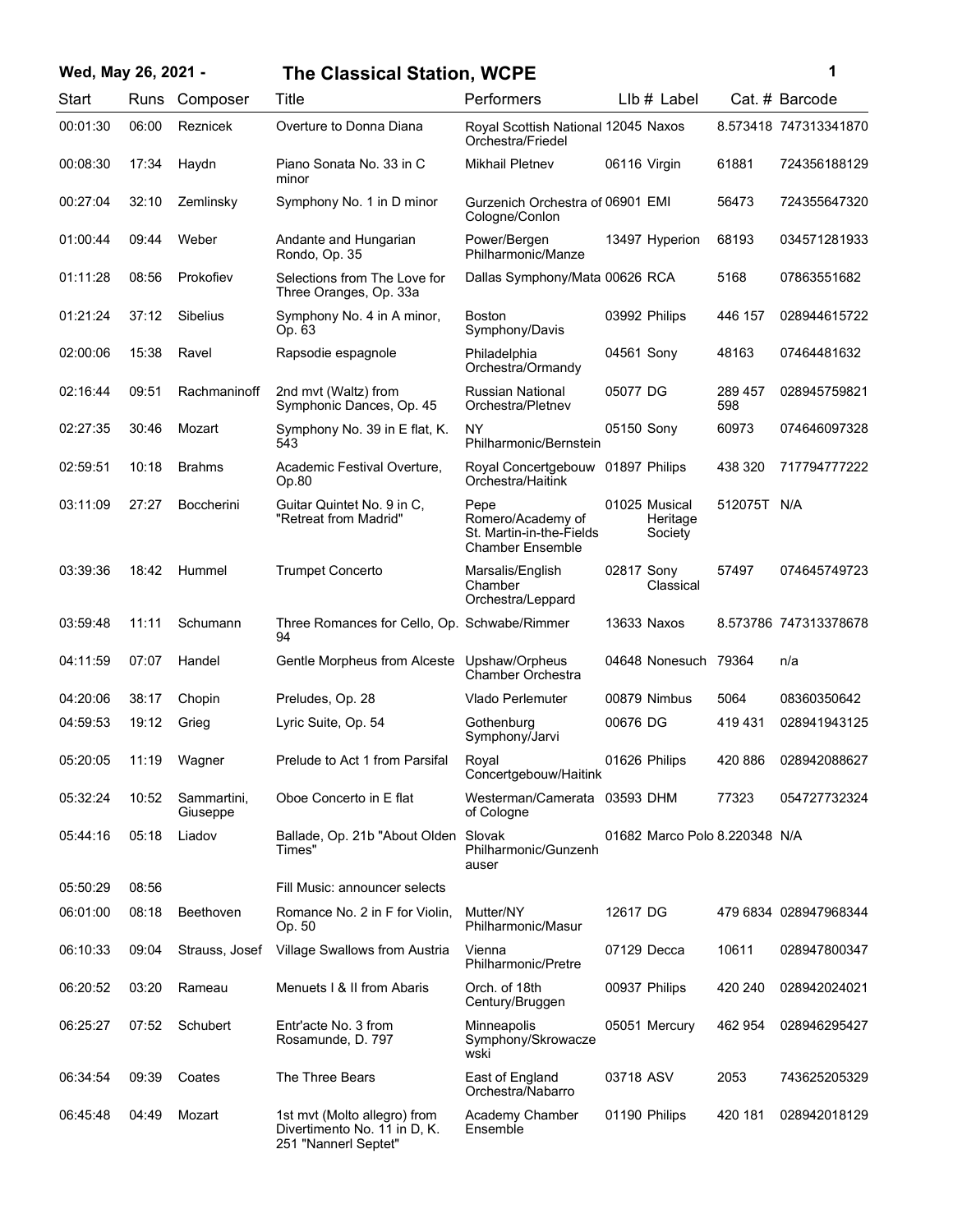| Wed, May 26, 2021 - |       |                  | <b>The Classical Station, WCPE</b>                                                 |                                                           |              |                                 |                | $\mathbf{2}$          |
|---------------------|-------|------------------|------------------------------------------------------------------------------------|-----------------------------------------------------------|--------------|---------------------------------|----------------|-----------------------|
| Start               | Runs  | Composer         | Title                                                                              | Performers                                                |              | $L$ lb $#$ Label                |                | Cat. # Barcode        |
| 06:51:52            | 07:32 | Offenbach        | Overture to La Belle Helene                                                        | Detroit<br>Symphony/Paray                                 |              | 02603 Mercury                   | 434 332        | 028943433228          |
| 07:00:59            | 07:16 | Vivaldi          | Violin Concerto in D minor, RV<br>236                                              | Biondi/Europa Galante 06075 Virgin                        |              | Veritas                         | 45465          | 724354546525          |
| 07:09:30            | 09:37 | Mendelssohn      | String Symphony No. 10 in B<br>minor                                               | Orpheus Chamber<br>Orchestra                              | 10239 DG     |                                 | 437 528        | 028943752824          |
| 07:20:22            | 03:46 | Field            | Nocturne No. 1 in E flat                                                           | <b>Benjamin Frith</b>                                     |              | 05157 Naxos                     |                | 8.550761 730099576123 |
| 07:25:23            | 08:12 | Rossini          | Overture to Torvaldo & Dorliska National                                           | Philharmonic/Chailly                                      |              | 00370 London                    | 443 850        | 028944385021          |
| 07:35:10            | 10:16 | Bach, C.P.E.     | Symphony in F                                                                      | English Concert/Manze 07207 Harmonia                      |              | Mundi                           | 907403         | 093046740320          |
| 07:46:41            | 03:52 | Clementi         | Finale (Allegro assai) from<br>Symphony in D, Op. 18, No. 2                        | Philharmonia/d'Avalos 00744 ASV                           |              |                                 | 247            | 743625024722          |
| 07:51:48            | 07:15 | <b>Boieldieu</b> | Overture to La Dame Blanche<br>(The Woman in White)                                | Detroit<br>Symphony/Paray                                 |              | 02603 Mercury                   | 434 332        | 028943433228          |
| 08:00:38            | 06:36 | Gluck            | Dance of the Blessed Spirits<br>from Orpheus and Eurydice                          | Dohn/Stuttgart<br>Chamber<br>Orchestra/Munchinger         |              | 00918 London                    | 411 973        | 028941197320          |
| 08:08:29            | 12:13 | Gervaise         | Dances of the French<br>Renaissance                                                | Philip Jones Brass<br>Ensemble                            |              | 06230 Decca                     | $\overline{7}$ | B000080 028947515227  |
| 08:21:57            | 06:31 | Schubert         | Impromptu in F minor, D. 935<br>No. 4                                              | Murray Perahia                                            | CD08 Sony    | Classical                       | 352            | 19439788 194397883527 |
| 08:30:28            | 03:21 | Danielpour       | "An Elegy for our Time" from<br>An American Mosaic                                 | Simone Dinnerstein                                        |              | PV137 Supertrain 025<br>Records |                | 850010812151          |
| 08:35:04            | 05:49 | Mozart           | 2nd mvt (Romance) from<br>Serenade No. 13 in G, K. 525<br>"Eine kleine Nachtmusik" | London Chamber<br>Orchestra/Warren-Gre<br>en              | 09847 Virgin | Classics                        | 730756         | 509997307562<br>2     |
| 08:42:08            | 06:26 | Soderman         | Swedish Festival Music                                                             | Helsingborg<br>Symphony/Kamu                              |              | 10208 Naxos                     |                | 8.553115 730099411523 |
| 08:49:49            | 09:36 |                  | Fill Music: announcer selects                                                      |                                                           |              |                                 |                |                       |
| 09:01:15            | 24:32 | Chopin           | Piano Sonata No. 2 in B flat<br>minor, Op. 35                                      | <b>Vlado Perlemuter</b>                                   |              | 04755 Nimbus                    | 5038           | 08360350382           |
| 09:27:02            | 12:39 | Strauss Jr.      | Tales from the Vienna Woods                                                        | Vienna<br>Philharmonic/Maazel                             | 09636 Sony   |                                 | 062            | 88697952 886979520622 |
| 09:41:11            | 18:44 | Dittersdorf      | Symphony in G, "The<br>Transformation of Actaeon into<br>a Stag"                   | Cantilena/Shepherd                                        |              | 01399 Chandos                   | 8564/5         | 501468285642<br>3     |
| 10:01:45            | 44:35 | <b>Brahms</b>    | Serenade No. 1 in D, Op. 11                                                        | Symphony of the<br>Air/Stokowski                          |              | 06456 Decca                     | 9826           | 076732098262<br>4     |
| 10:48:10            | 10:43 | Vivaldi          | Concerto in G minor for violin & J&J Lloyd<br>cello, RV 812 (arr for 2 cellos)     | Webber/European<br>Union CO/Hofmann                       |              | 11854 Naxos                     |                | 8.573374 747313337477 |
| 11:00:43            | 24:33 | Mozart           | Violin Sonata in A, K. 526                                                         | Uchida/Steinberg                                          |              | 04768 Philips                   | B000411<br>5   | 028947565628          |
| 11:26:31            | 18:54 | Gluck            | Suite from Don Juan Ballet                                                         | <b>Rhine Chamber</b><br>Orchestra of<br>Cologne/Corazolla |              | 00995 Christopho 74507<br>rus   |                | n/a                   |
| 11:46:55            | 11:41 | Handel           | Concerto Grosso in G, Op. 6<br>No. 1                                               | English<br>Concert/Pinnock                                |              | 00665 Archiv                    | 410 897        | 028941089724          |
| 12:00:26            | 12:58 | Dvorak           | Romance in F minor, Op. 11                                                         | Stern/Philadelphia<br>Orchestra/Ormandy                   | 03565 Sony   |                                 | 66827          | 074646682722          |
| 12:14:24            | 06:43 | Haydn            | Capriccio in G                                                                     | Nadia Reisenberg                                          | 05313 Ivory  |                                 | 806            | 64405-70 644057080624 |
| 12:22:07            | 20:32 | Tchaikovsky      | Romeo & Juliet Fantasy<br>Overture                                                 | Royal<br>Philharmonic/Gatti                               |              | 06328 Harmonia<br>Mundi         | 907381         | 093046738129          |
| 12:43:54            | 09:51 |                  | Fill Music: announcer selects                                                      |                                                           |              |                                 |                |                       |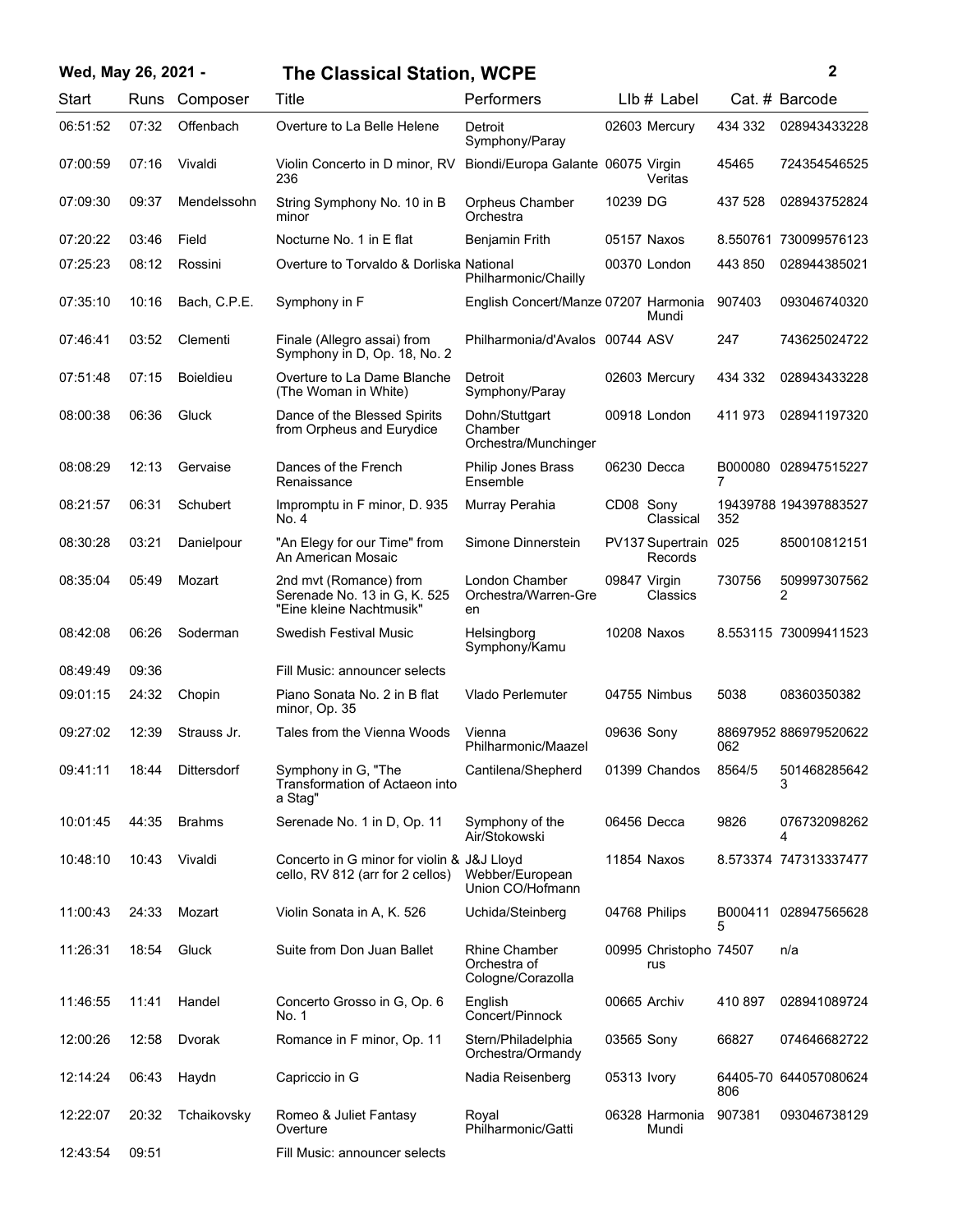| Wed, May 26, 2021 - |       |                     | <b>The Classical Station, WCPE</b>                                         |                                                                             |              |                                      | 3       |                            |  |
|---------------------|-------|---------------------|----------------------------------------------------------------------------|-----------------------------------------------------------------------------|--------------|--------------------------------------|---------|----------------------------|--|
| Start               |       | Runs Composer       | Title                                                                      | Performers                                                                  |              | LIb # Label                          |         | Cat. # Barcode             |  |
| 12:54:45            | 04:40 | Elgar               | Caprice, Op. 17                                                            | Clein/Royal Liverpool<br>Philharmonic/Handley                               | 06403 EMI    |                                      | 01409   | 509995014092<br>3          |  |
| 13:01:15            | 10:50 | Telemann            | Concerto in D for 3 Horns                                                  | Baumann/Hill/Brown/A 00245 Philips<br>cademy of St.<br>Martin-in-the-Fields |              |                                      | 412 226 | 028941222626               |  |
| 13:13:35            | 25:36 | Mozart              | Piano Concerto No. 12 in A, K. Fleisher/Stuttgart<br>414                   | Chamber Orchestra                                                           | 08507 Sony   |                                      | 052     | 88697435 886974350521      |  |
| 13:40:41            | 18:29 | <b>Brahms</b>       | Variations on a Theme by<br>Haydn, Op. 56a                                 | Columbia<br>Symphony/B. Walter                                              | 03430 Sony   | Classical                            | 64470   | n/a                        |  |
| 14:01:00            | 26:38 | Beethoven           | Quintet in E flat for Piano &<br>Winds, Op. 16                             | Perlemuter/Albion<br>Ensemble                                               |              | 01723 Nimbus                         | 5157    | 083603515720               |  |
| 14:29:08            | 18:57 | Bach                | Harpsichord Concerto No. 2 in<br>E, BWV 1053                               | Pinnock/English<br>Concert                                                  | 00690 Archiv |                                      | 415 991 | 028941599124               |  |
| 14:49:35            | 10:04 | Schubert            | Impromptu in B flat, D. 935 No. Vladimir Horowitz<br>3                     |                                                                             | 00520 DG     |                                      | 419 217 | 028941921727               |  |
| 15:01:29            | 27:39 | <b>Bizet</b>        | Symphony in C                                                              | French National Radio 07769 EMI<br>and TV<br>Orchestra/Munch                |              |                                      | 75477   | 724357547727               |  |
| 15:30:38            | 02:40 | Schumann            | Traumerei                                                                  | Daniel Barenboim                                                            | 11857 DG     |                                      |         | 479 3590 028947935902      |  |
| 15:34:48            | 24:49 | Grieg               | Incidental Music from Sigurd<br>Jorsalfar, Op. 56                          | London<br>Symphony/Dreier                                                   |              | 00126 Unicorn-Ka 2019<br>nchana      |         | 05306820192                |  |
| 16:00:52            | 07:13 | <b>Borodin</b>      | In the Steppes of Central Asia                                             | Saint Louis<br>Symphony/Slatkin                                             | 05990 Telarc |                                      | 82013   | 089408201325               |  |
| 16:09:00            | 04:00 | Schubert            | 3rd mvt (Menuetto) from<br>Symphony No. 2 in B flat, D.<br>125             | <b>Berlin State</b><br>Orchestra/Suitner                                    |              | 00696 Denon                          | 7905    | 498800102553<br>5          |  |
| 16:13:55            | 08:52 | Telemann            | Concerto in G "in the Polish<br>style"                                     | Apollo's Fire/Sorrell                                                       | 12319 Avie   |                                      | 2353    | 822252235326               |  |
| 16:23:42            | 06:32 | Lehar               | Gold and Silver Waltz                                                      | Cincinnati Pops/Kunzel 05618 Telarc                                         |              |                                      | 80547   | 089408054723               |  |
| 16:31:29            | 10:07 | Bach. J.C.          | Trio Sonata in C                                                           | Stern/Rampal/Rostrop 03681 Sony<br>ovich                                    |              |                                      | 64509   | 07464645092                |  |
| 16:42:31            | 09:30 | Vaughan<br>Williams | Six Studies in English Folk<br>Song                                        | Djokic/Jalbert                                                              |              | 06969 Endevour<br>Classics           | 1013    | 723721133955               |  |
| 16:52:56            | 06:41 | Tchaikovsky         | Finale from Piano Concerto No. Goodyear/Czech<br>1 in B flat minor, Op. 23 | National<br>Symphony/Bogunia                                                |              | 11502 Steinway & 30035<br>Sons       |         | 034062300358               |  |
| 17:00:52            | 09:24 | Corelli             | Concerto Grosso in B flat, Op.<br>6 No. 5                                  | Philharmonia Baroque<br>Orchestra/McGegan                                   |              | 00158 Harmonia<br>Mundi              | 907014  | 093046701413               |  |
| 17:11:11            | 08:24 | Haydn, M.           | Symphony No. 34 in E flat                                                  | German Chamber<br>Academy of<br>Neuss/Goritzki                              | 06576 CPO    |                                      | 999 379 | 761203937929               |  |
| 17:20:30            | 08:48 | Mozart              | Rondo from Serenade No. 7 in<br>D. K. 250 "Haffner"                        | Nishizaki/Capella<br>Istropolitana/Wildner                                  |              | 04986 Naxos                          |         | 8.550333 489103050333<br>5 |  |
| 17:30:33            | 08:56 | Schubert            | Selected Waltzes, D. 779                                                   | Alice Ader                                                                  |              | 01142 Le Chant<br>du Monde           | 278875  | 314902338875<br>1          |  |
| 17:40:24            | 08:18 | Vivaldi             | Violin Concerto in B flat, RV<br>362 "The Hunt"                            | Standage/English<br>Concert/Pinnock                                         |              | 01136 Musical<br>Heritage<br>Society | 11085Z  | N/A                        |  |
| 17:49:37            | 04:00 | Chopin              | Mazurka in A minor, Op. 17 No. Jean-Marc Luisada<br>4                      |                                                                             | 04745 DG     |                                      | 453 906 | 028945390628               |  |
| 17:54:32            | 05:25 | Sullivan            | Overture to The Yeoman of the Pro Arte<br>Guard                            | Orchestra/Sargent                                                           |              | 03679 Seraphim/ 69137<br>EMI         |         | 724356913721               |  |
| 18:01:12            | 08:39 | Pierné              | Ramuntcho                                                                  | Paris National Opera<br>Orchestra/Mari                                      | 07755 EMI    |                                      | 64278   | 077776427829               |  |